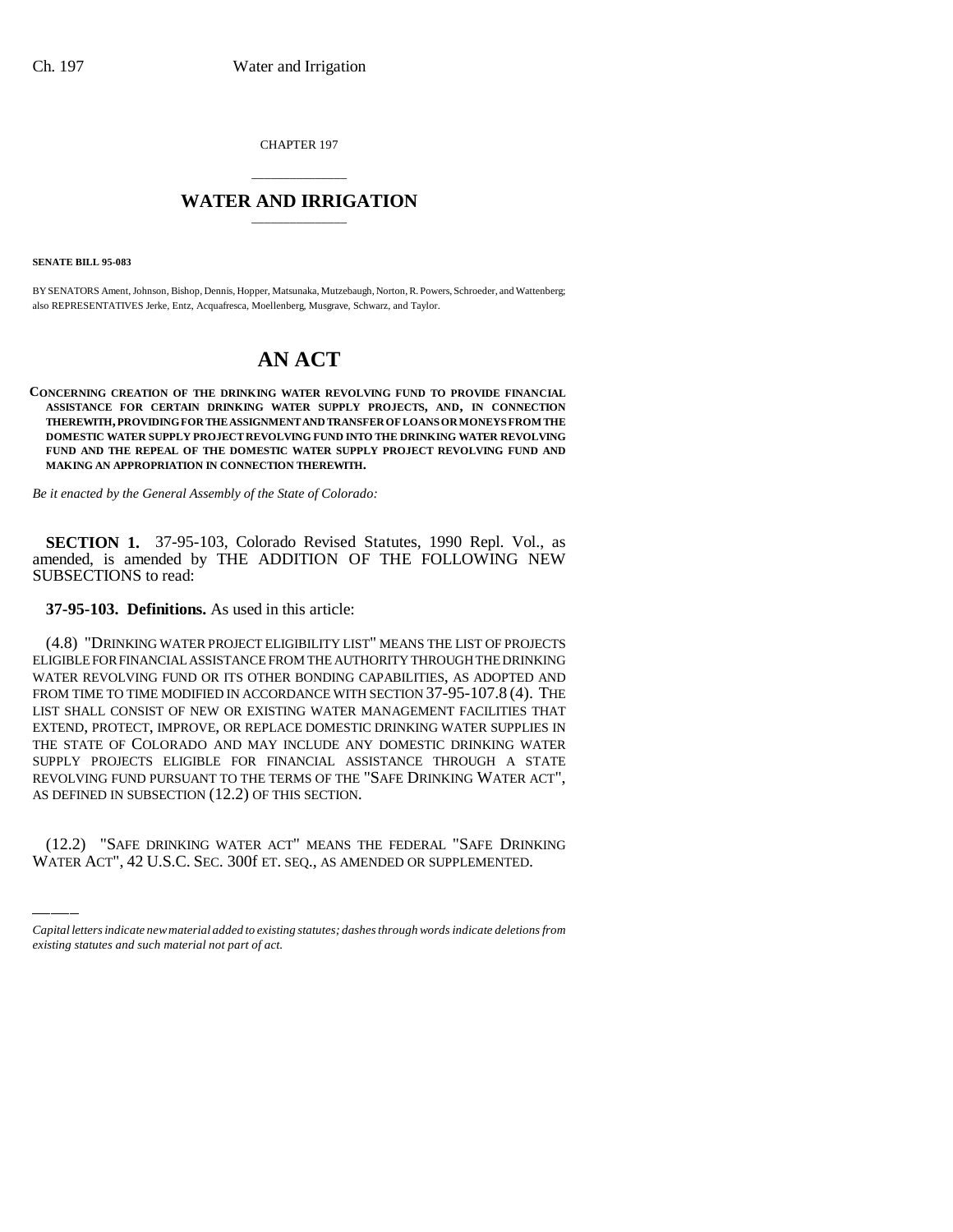**SECTION 2.** Article 95 of title 37, Colorado Revised Statutes, 1990 Repl. Vol., as amended, is amended BY THE ADDITION OF A NEW SECTION to read:

**37-95-107.8. Creation and administration of drinking water revolving fund.** (1) THERE IS HEREBY CREATED IN THE AUTHORITY THE DRINKING WATER REVOLVING FUND THAT THE AUTHORITY SHALL MAINTAIN AND ADMINISTER FOR THE PURPOSES STATED IN THIS SECTION. THE AUTHORITY MAY:

(a) ESTABLISH PROCEDURES TO ADMINISTER THE DRINKING WATER REVOLVING FUND IN ACCORDANCE WITH THE SAFE DRINKING WATER ACT AND STATE LAW;

(b) CREATE SEPARATE ACCOUNTS IN THE DRINKING WATER REVOLVING FUND AND PLEDGE AND ASSIGN THE ACCOUNTS AS SECURITY FOR THE PAYMENT OF THE BONDS OF THE AUTHORITY;

(c) TO THE EXTENT PERMITTED BY THE SAFE DRINKING WATER ACT, TRANSFER MONEYS TO AND DIVIDE MONEYS BETWEEN THE DRINKING WATER REVOLVING FUND AND THE WATER POLLUTION CONTROL REVOLVING FUND CREATED IN SECTION 37-95-107.6.

(2) (a) SUBJECT TO ANY APPLICABLE PROVISIONS OF THE SAFE DRINKING WATER ACT AND AGREEMENTS WITH THE HOLDERS OF BONDS OF THE AUTHORITY, THE AUTHORITY SHALL DEPOSIT IN THE DRINKING WATER REVOLVING FUND:

(I) ANY GRANTS FROM THE FEDERAL GOVERNMENT OR ITS AGENCIES ALLOCATED TO THE STATE FOR DEPOSIT IN SAID FUND;

(II) STATE MATCHING FUNDS, IF REQUIRED;

(III) LOAN PRINCIPAL, INTEREST, AND PENALTY PAYMENTS RECEIVED WITH RESPECT TO LOANS MADE FROM THE DRINKING WATER REVOLVING FUND;

(IV) LOAN PRINCIPAL, INTEREST, AND PENALTY PAYMENTS RECEIVED WITH RESPECT TO LOANS MADE BY THE STATE TREASURER FROM THE DOMESTIC WATER SUPPLY PROJECT REVOLVING FUND AND ASSIGNED AND TRANSFERRED FROM THE DOMESTIC WATER SUPPLY PROJECT REVOLVING FUND TO THE AUTHORITY PURSUANT TO SECTION 37-95-107.7 (5);

(V) ALL MONEYS TRANSFERRED FROM THE DOMESTIC WATER SUPPLY PROJECT REVOLVING FUND TO THE AUTHORITY BY THE STATE TREASURER PURSUANT TO SECTION 37-95-107.7 (6); AND

(VI) ANY OTHER MONEYS AS DETERMINED BY THE AUTHORITY.

(b) MONEYS IN THE DRINKING WATER REVOLVING FUND SHALL BE SPENT IN A MANNER CONSISTENT WITH THE TERMS AND CONDITIONS OF ANY STATE

REVOLVING PROGRAM FUND ESTABLISHED BY THE SAFE DRINKING WATER ACT AND MAY BE USED: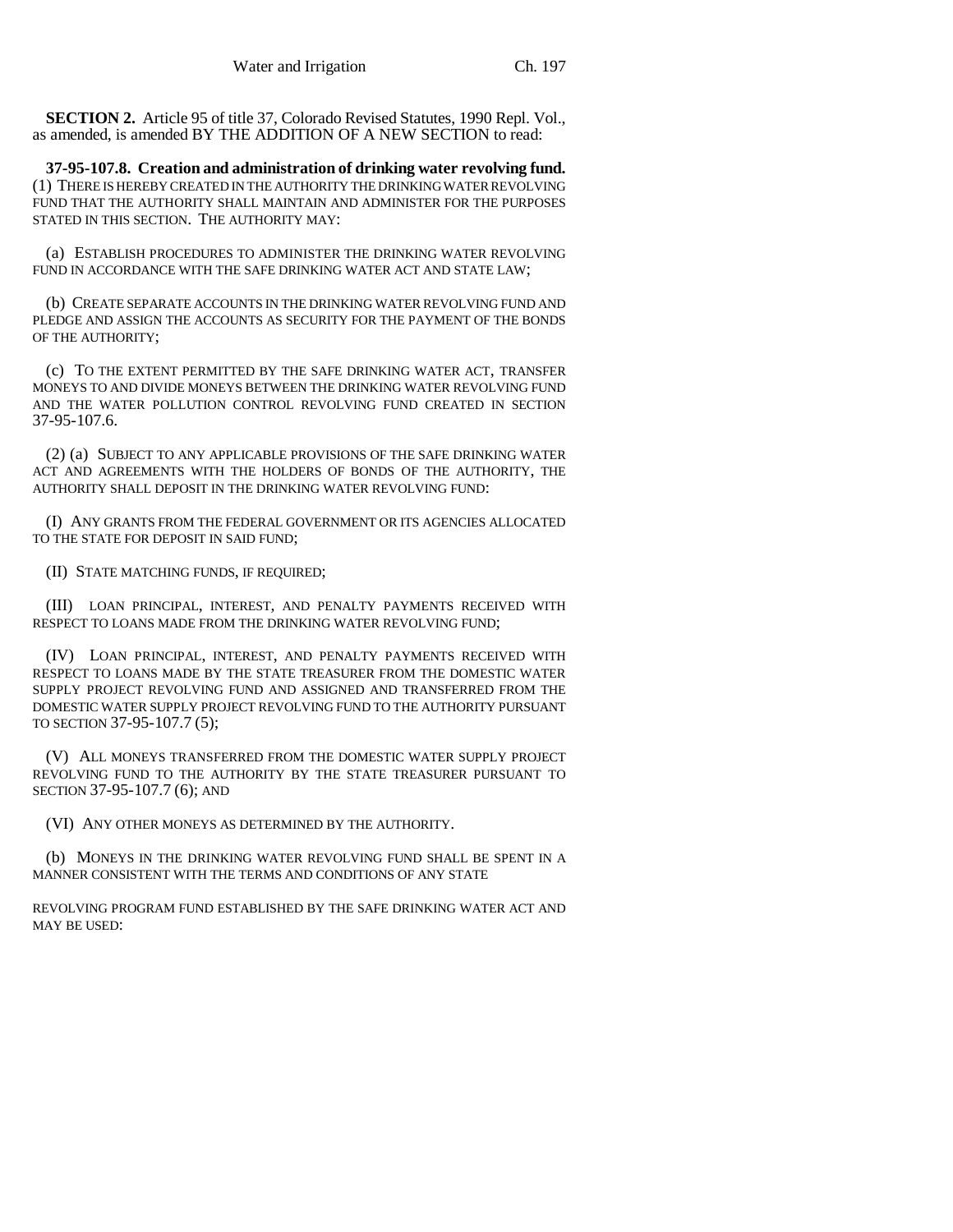#### Ch. 197 Water and Irrigation

(I) TO PROVIDE ASSISTANCE TO GOVERNMENTAL AGENCIES FOR PROJECTS THAT APPEAR ON THE DRINKING WATER PROJECT ELIGIBILITY LIST, REFERRED TO IN THIS SECTION AS "ELIGIBLE PROJECTS"; AND

(II) FOR ANY OTHER PURPOSES PERMITTED BY THE SAFE DRINKING WATER ACT.

(c) THE AUTHORITY MAY SPEND MONEYS IN THE DRINKING WATER REVOLVING FUND FOR FINANCIAL ASSISTANCE TO GOVERNMENTAL AGENCIES FOR ELIGIBLE PROJECTS, INCLUDING EXPENDITURES BY ANY OF THE FOLLOWING MEANS:

(I) ANY MEANS SPECIFIED IN THE SAFE DRINKING WATER ACT;

(II) MAKING LOANS TO GOVERNMENTAL AGENCIES;

(III) PURCHASING OR REFINANCING OBLIGATIONS OF GOVERNMENTAL AGENCIES IF THE DEBT OBLIGATIONS WERE INCURRED AFTER OCTOBER 14,1993, OR FOR A PROJECT TO COMPLY WITH AMENDMENTS TO REGULATIONS ENACTED BY THE 1986 AMENDMENTS TO THE SAFE DRINKING WATER ACT;

(IV) SECURING OR PURCHASING INSURANCE FOR DEBT OBLIGATIONS;

(V) SECURING OR PROVIDING MONEYS FOR PAYMENT OF THE PRINCIPAL AND INTEREST ON BONDS OF THE AUTHORITY;

(VI) SECURING OR PROVIDING MONEYS FOR PAYMENT OF THE PRINCIPAL AND INTEREST ON OTHER BONDS ISSUED TO FINANCE ELIGIBLE PROJECTS;

(VII) PROVIDING FOR THE COSTS OF ADMINISTERING THE DRINKING WATER REVOLVING FUND, INCLUDING THE ADMINISTRATIVE COSTS OF STATE AGENCIES;

(VIII) INVESTING MONEY THAT IS NOT CURRENTLY NEEDED FOR THE OPERATION OF THE DRINKING WATER REVOLVING FUND IN THE MANNER DETERMINED BY THE AUTHORITY. ALL INTEREST EARNED ON THESE INVESTMENTS SHALL BE CREDITED TO THE SPECIFIED ACCOUNT, IF ANY, IN THE DRINKING WATER REVOLVING FUND.

(IX) PROVIDING FOR ANY OTHER EXPENDITURE THAT IS CONSISTENT WITH THE SAFE DRINKING WATER ACT AND STATE LAW.

(3) (a) THE AUTHORITY MAY MAKE AND CONTRACT TO MAKE LOANS TO GOVERNMENTAL AGENCIES IN ACCORDANCE WITH AND SUBJECT TO THIS SECTION TO FINANCE THE COST OF ELIGIBLE PROJECTS THAT THE GOVERNMENTAL AGENCY MAY LAWFULLY UNDERTAKE OR ACQUIRE UNDER STATE LAW AND FOR WHICH THE GOVERNMENTAL AGENCY IS ENTITLED BY LAW TO BORROW MONEY. THE AUTHORITY MAY MAKE THE LOANS SUBJECT TO TERMS AND CONDITIONS DETERMINED BY THE AUTHORITY TO BE CONSISTENT WITH THE PURPOSES OF THE LOANS, AND, TO THE EXTENT THAT MONEYS ORIGINATING IN GRANTS FROM THE FEDERAL GOVERNMENT ARE THE SOURCE OF THE LOANS, CONSISTENT WITH THE PROVISIONS OF THE SAFE DRINKING WATER ACT. LOANS BY THE AUTHORITY AND THE TERMS AND CONDITIONS OF THE LOANS ARE SUBJECT TO FINANCIAL ANALYSIS BY THE DIVISION OF LOCAL GOVERNMENT IN THE DEPARTMENT OF LOCAL AFFAIRS. THE FINANCIAL ANALYSIS SHALL INCLUDE AN ANALYSIS OF THE CAPACITY TO REPAY A LOAN AND THE NEED FOR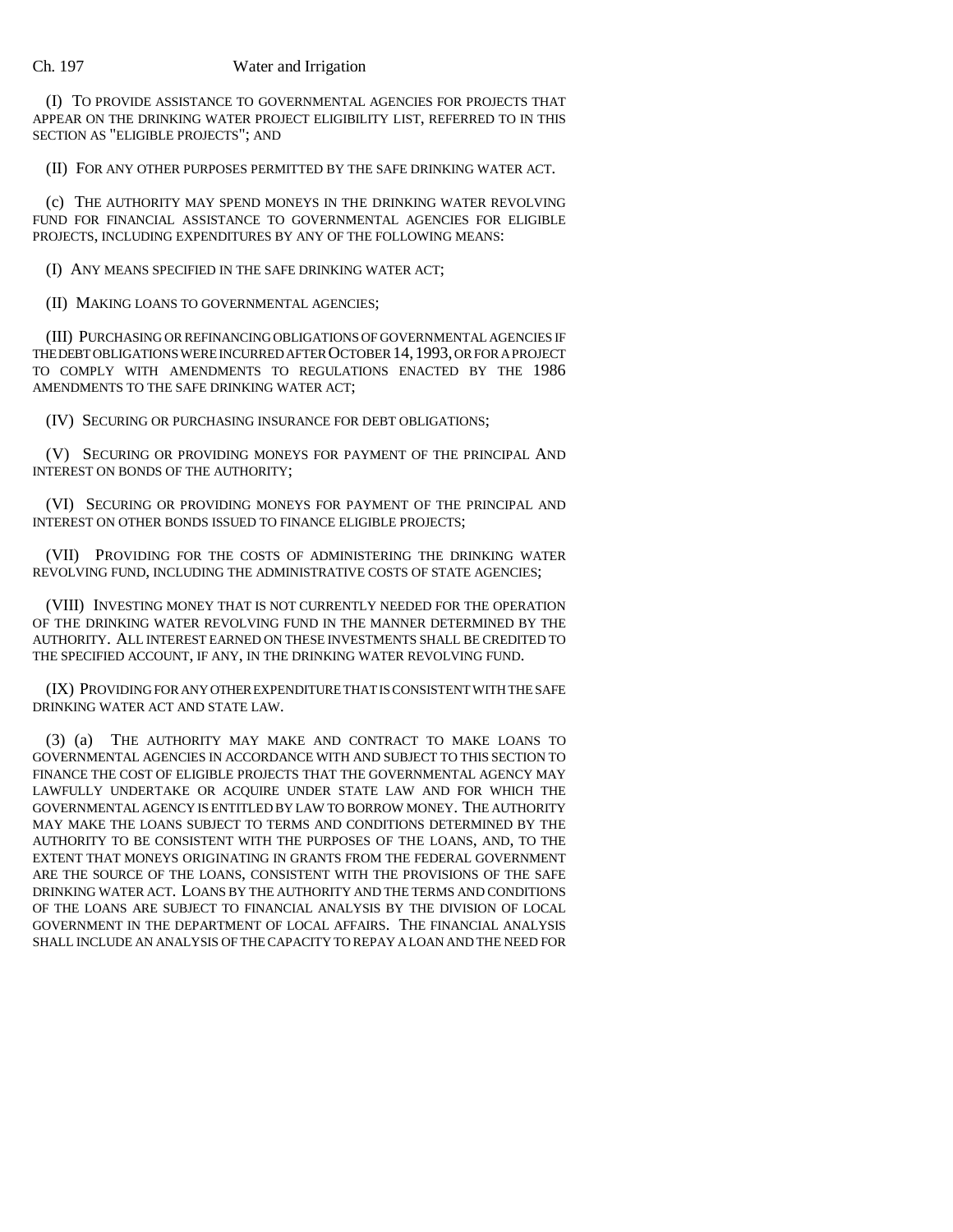Water and Irrigation Ch. 197

FINANCIAL ASSISTANCE. THE LOANS SHALL BE EVIDENCED BY NOTES, BONDS, OR OTHER OBLIGATIONS OF THE BORROWER THAT ARE ISSUED TO THE AUTHORITY. IN THE CASE OF A GOVERNMENTAL AGENCY, NOTES AND BONDS TO BE ISSUED TO THE AUTHORITY SHALL BE AUTHORIZED AND ISSUED PURSUANT TO THIS PARAGRAPH (a). ALL NOTES, BONDS, OR OTHER OBLIGATIONS EVIDENCING A LOAN FROM THE AUTHORITY MAY BE SOLD AT PRIVATE SALE TO THE AUTHORITY AT ANY PRICE, WHETHER OR NOT LESS THAN PAR VALUE. THE DENOMINATIONS, THE TIMES FOR PAYMENT OF PRINCIPAL AND INTEREST, AND THE PROVISIONS FOR REDEMPTION PRIOR TO MATURITY OF SUCH NOTES, BONDS, OR OTHER OBLIGATIONS SHALL BE AS THE AUTHORITY AND THE BORROWER AGREE. EACH LOAN TO A GOVERNMENTAL AGENCY AND THE NOTES, BONDS, OR OTHER OBLIGATIONS THEREBY ISSUED SHALL BEAR INTEREST AT SUCH RATE OR RATES PER ANNUM AT OR BELOW MARKET INTEREST RATE AND SHALL BE FOR SUCH TERMS NOT TO EXCEED TWENTY YEARS AFTER PROJECT COMPLETION AS THE AUTHORITY AND THE BORROWER MAY AGREE; EXCEPT THAT, IF THE SOURCE OF THE LOANED FUNDS IS A GRANT FROM THE UNITED STATES, THE LOAN TERM MAY BE EXTENDED IN ACCORDANCE WITH THE TERMS OF THE SAFE DRINKING WATER ACT PROVIDING FOR EXTENDED LOAN TERMS.

(b) FROM MONEYS IN THE DRINKING WATER REVOLVING FUND, THE AUTHORITY MAY PURCHASE OR REFINANCE OR PURCHASE INSURANCE FOR THE PAYMENT OF ALL OR ANY PORTION OF THE PRINCIPAL AND INTEREST ON BONDS, NOTES, OR OTHER OBLIGATIONS ISSUED BY A GOVERNMENTAL AGENCY TO FINANCE AN ELIGIBLE PROJECT THAT THE GOVERNMENTAL AGENCY MAY LAWFULLY UNDERTAKE OR ACQUIRE UNDER STATE LAW AND FOR WHICH THE GOVERNMENTAL AGENCY IS AUTHORIZED BY LAW TO BORROW MONEY. THE PURCHASE OR REFINANCING OR PURCHASE OF INSURANCE BY THE AUTHORITY IS SUBJECT TO FINANCIAL ANALYSIS BY THE DIVISION OF LOCAL GOVERNMENT IN THE DEPARTMENT OF LOCAL AFFAIRS. THE FINANCIAL ANALYSIS SHALL INCLUDE AN ANALYSIS OF THE CAPACITY TO REPAY A LOAN AND THE NEED FOR FINANCIAL ASSISTANCE.

(c) THE AUTHORITY MAY CHARGE TO AND COLLECT FROM GOVERNMENTAL AGENCIES PROVIDED FINANCIAL ASSISTANCE FROM THE DRINKING WATER REVOLVING FUND FEES AND CHARGES IN CONNECTION WITH THE AUTHORITY'S LOANS OR OTHER SERVICES, INCLUDING, BUT NOT LIMITED TO, FEES AND CHARGES SUFFICIENT TO REIMBURSE THE AUTHORITY FOR ALL REASONABLE COSTS IT NECESSARILY INCURRED IN PROVIDING FINANCIAL ASSISTANCE FROM THE DRINKING WATER REVOLVING FUND, INCLUDING, BUT NOT LIMITED TO, COSTS OF FINANCING AND THE ESTABLISHMENT AND MAINTENANCE OF RESERVES OR OTHER FUNDS AS THE AUTHORITY MAY DETERMINE IS REASONABLE.

(4) (a) THE INITIAL DRINKING WATER PROJECT ELIGIBILITY LIST SHALL BE DEVELOPED BY THE DIVISION OF ADMINISTRATION IN THE DEPARTMENT OF PUBLIC HEALTH AND ENVIRONMENT AND SHALL BE SUBMITTED TO THE GENERAL ASSEMBLY ON OR BEFORE MARCH 31, 1995. ON OR BEFORE MAY 31, 1995, THE INITIAL DRINKING WATER PROJECT ELIGIBILITY LIST SHALL BE ADOPTED BY THE PASSAGE OF A JOINT RESOLUTION THAT IS APPROVED BY A MAJORITY VOTE OF BOTH HOUSES OF THE GENERAL ASSEMBLY AND THAT IS APPROVED BY THE GOVERNOR IN ACCORDANCE WITH SECTION 39 OF ARTICLE V OF THE STATE CONSTITUTION.

(b) ADDITIONS OR MODIFICATIONS TO THE DRINKING WATER PROJECT ELIGIBILITY LIST SHALL BE DEVELOPED BY THE STATE BOARD OF HEALTH AND SHALL BE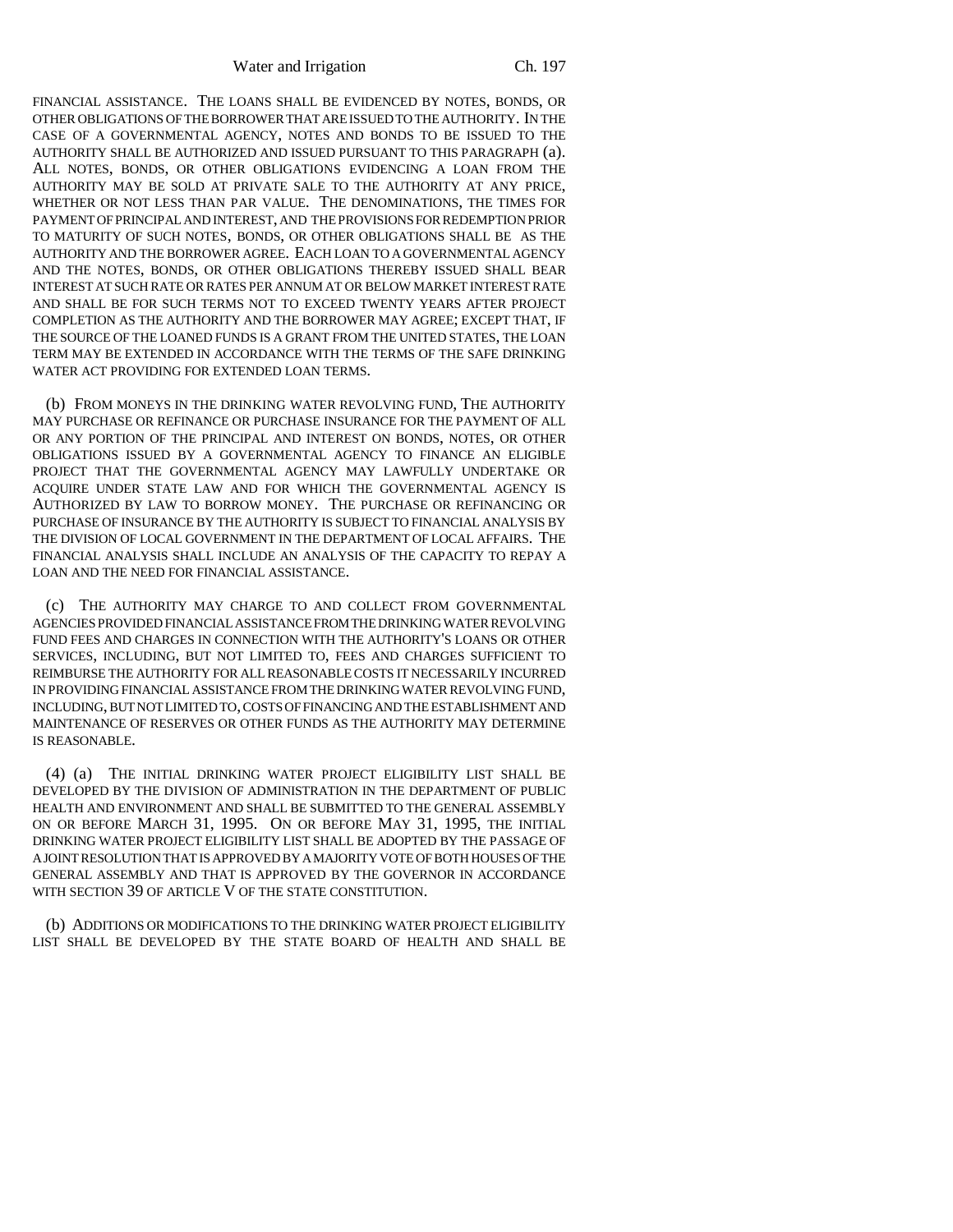#### Ch. 197 Water and Irrigation

SUBMITTED TO THE GENERAL ASSEMBLY ON OR BEFORE JANUARY 15 OF EACH YEAR. ANY ADDITIONS OR MODIFICATIONS SHALL CONFORM TO ANY APPLICABLE PROVISIONS OF THE SAFE DRINKING WATER ACT AND STATE LAW. ON OR BEFORE APRIL 1 OF EACH YEAR, SUCH ADDITIONS OR MODIFICATIONS SHALL BE ADOPTED BY THE PASSAGE OF A JOINT RESOLUTION THAT IS APPROVED BY A MAJORITY VOTE OF BOTH HOUSES OF THE GENERAL ASSEMBLY AND THAT IS APPROVED BY THE GOVERNOR IN ACCORDANCE WITH SECTION 39 OF ARTICLE V OF THE STATE CONSTITUTION.

(c) MONEYS SHALL NOT BE SPENT FROM THE DRINKING WATER REVOLVING FUND OR BONDS ISSUED BY THE AUTHORITY PURSUANT TO SUBSECTION (6) OF THIS SECTION FOR ANY PROJECT UNLESS THE PROJECT IS ON THE DRINKING WATER PROJECT ELIGIBILITY LIST APPROVED IN ACCORDANCE WITH THIS SUBSECTION (4). FINANCIAL ASSISTANCE FOR A PROJECT PURSUANT TO THIS SECTION MAY BE PROVIDED REGARDLESS OF THE RANK, IF ANY, OF THE PROJECT ON THE ELIGIBILITY LIST; EXCEPT THAT ANY PRIORITY FOR ELIGIBLE PROJECTS ESTABLISHED OR REQUIRED BY THE SAFE DRINKING WATER ACT SHALL APPLY IN THE ISSUANCE OF FINANCIAL ASSISTANCE IF THE SOURCE OF THE FINANCIAL ASSISTANCE IS GRANT MONEYS FROM THE FEDERAL GOVERNMENT.

(5) (a) THE DIVISION OF LOCAL GOVERNMENT IN THE DEPARTMENT OF LOCAL AFFAIRS, THE DIVISION OF ADMINISTRATION IN THE DEPARTMENT OF PUBLIC HEALTH AND ENVIRONMENT, AND THE AUTHORITY SHALL DEVELOP AN INTENDED USE PLAN THAT COMPLIES WITH THE SAFE DRINKING WATER ACT. THE INTENDED USE PLAN SHALL INCLUDE, BUT IS NOT LIMITED TO:

(I) ANY MATERIAL THAT MAY BE REQUIRED BY THE SAFE DRINKING WATER ACT;

(II) AN ENUMERATION OF THE BONDS THAT THE AUTHORITY WOULD NEED TO ISSUE, INCLUDING THE AMOUNTS, TERMS, AND CONDITIONS THEREOF; AND

(III) A LIST OF LOANS PROPOSED TO BE MADE FROM THE DRINKING WATER REVOLVING FUND, INCLUDING THE TERMS AND CONDITIONS THEREOF AND THE ANTICIPATED RATE OF INTEREST PER ANNUM AND REPAYMENT SCHEDULE THEREFOR.

(b) A DECISION TO PROCEED WITH THE ISSUANCE OF BONDS UNDER THIS SUBSECTION (5) SHALL BE ENTIRELY WITHIN THE DISCRETION OF THE AUTHORITY.

(6) THE AUTHORITY MAY ISSUE BONDS PURSUANT TO THIS ARTICLE TO FINANCE THE COST OF PROVIDING FINANCIAL ASSISTANCE FROM THE DRINKING WATER REVOLVING FUND AND TO PROVIDE RESERVES THEREFOR PURSUANT TO SUBSECTION (3) OF THIS SECTION.

(7) ON BEHALF OF THE STATE AND WITH THE WRITTEN APPROVAL OF THE STATE BOARD OF HEALTH, THE AUTHORITY MAY ENTER INTO ANY AGREEMENTS WITH THE FEDERAL GOVERNMENT AS NECESSARY TO COMPLY WITH ANY PROVISIONS OF THE SAFE DRINKING WATER ACT AND IF OTHERWISE REQUIRED TO PROVIDE FOR ANY CAPITALIZATION OF THE DRINKING WATER REVOLVING FUND FROM FEDERAL GRANT MONEYS.

(8) SECTIONS 37-95-107 AND 37-95-107.5 SHALL NOT APPLY TO ANY PROJECT ON THE DRINKING WATER PROJECT ELIGIBILITY LIST APPROVED IN ACCORDANCE WITH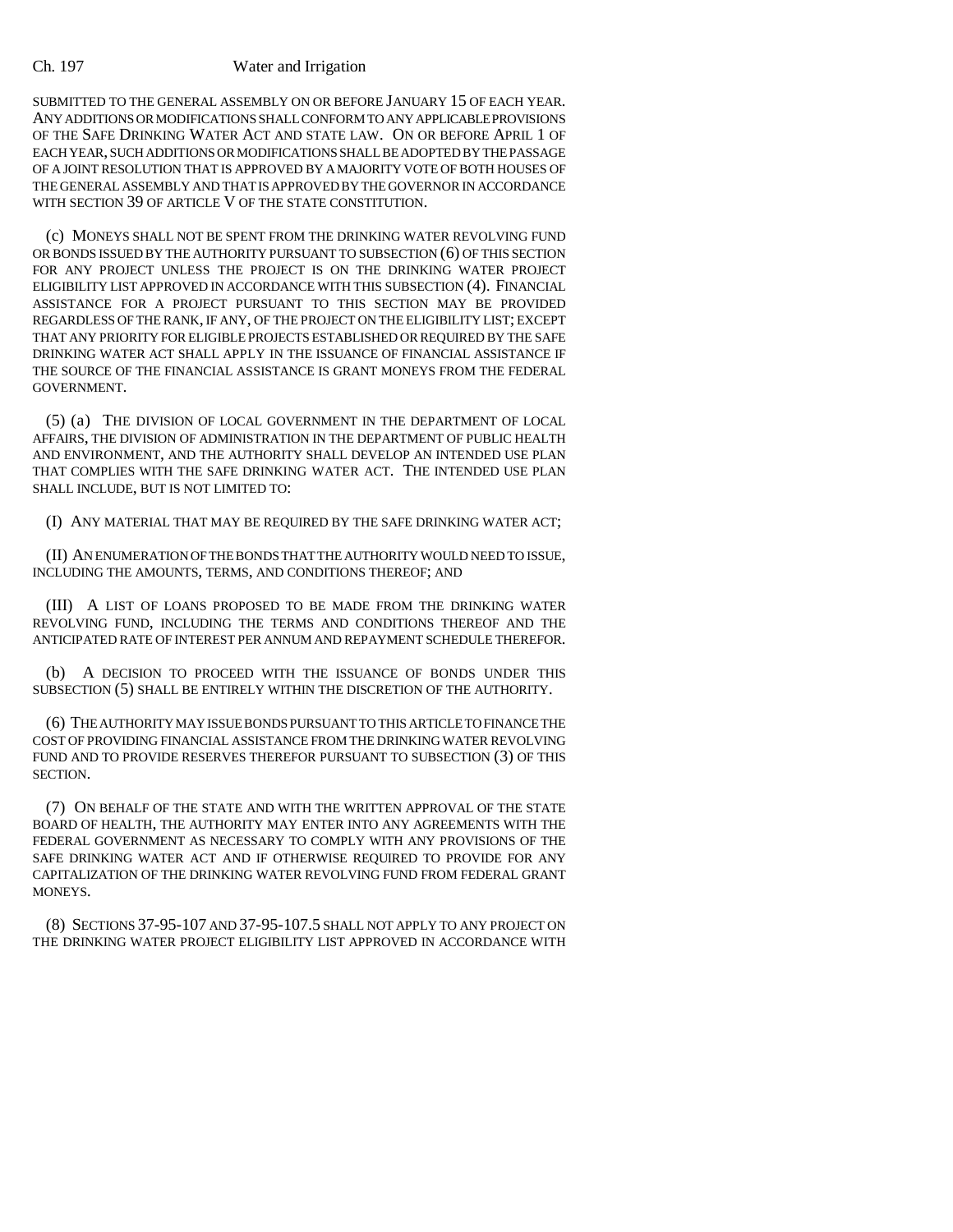SUBSECTION (4) OF THIS SECTION.

**SECTION 3.** 37-95-107.6, Colorado Revised Statutes, 1990 Repl. Vol., is amended BY THE ADDITION OF A NEW SUBSECTION to read:

**37-95-107.6. Creation and administration of water pollution control revolving fund.** (9) NOTWITHSTANDING ANYTHING TO THE CONTRARY IN ANY OTHER PROVISION OF THIS ARTICLE, MONEYS ON DEPOSIT IN THE WATER POLLUTION CONTROL REVOLVING FUND MAY, IF PERMITTED BY APPLICABLE FEDERAL LAW AND THE TERMS OF ANY AGREEMENT BETWEEN THE STATE AND THE UNITED STATES RELATING TO THE WATER POLLUTION CONTROL REVOLVING FUND, BE DEPOSITED BY THE AUTHORITY, IN ITS DISCRETION, INTO ONE OR MORE FUNDS OR ACCOUNTS CREATED OR PLEDGED TO SECURE THE PAYMENTS OF BONDS ISSUED BY THE AUTHORITY IN CONNECTION WITH THE DRINKING WATER REVOLVING FUND CREATED AND ADMINISTERED UNDER SECTION 37-95-107.8. ANY MONEYS TRANSFERRED UNDER THIS SUBSECTION (9) FROM THE WATER POLLUTION CONTROL REVOLVING FUND INTO OR FOR THE BENEFIT OF THE DRINKING WATER REVOLVING FUND SHALL BE REPAID INTO THE WATER POLLUTION CONTROL REVOLVING FUND AS SOON AS PRACTICABLE.

**SECTION 4.** 37-95-107.7, Colorado Revised Statutes, 1990 Repl. Vol., as amended, is amended BY THE ADDITION OF THE FOLLOWING NEW SUBSECTIONS to read:

**37-95-107.7. Creation and administration of domestic water supply project revolving fund - repeal.** (5) UPON EXECUTING EACH LOAN TO A GOVERNMENTAL AGENCY FROM THE DOMESTIC WATER SUPPLY REVOLVING FUND CREATED BY SECTION 37-95-107.8, THE STATE TREASURER SHALL EXECUTE AND DELIVER TO THE AUTHORITY A DOCUMENT THAT ASSIGNS AND TRANSFERS TO THE AUTHORITY THE RIGHT TO RECEIVE ANY AND ALL PAYMENTS OF PRINCIPAL AND INTEREST AND ANY PENALTY FEES THAT ARE MADE WITH RESPECT TO SUCH LOAN.

(6) (a) ON JULY 1, 1995, AND JANUARY 1, 1996, AND ON JANUARY 1 OF EACH YEAR THEREAFTER, UNTIL THE DOMESTIC WATER SUPPLY PROJECT REVOLVING FUND IS DEPLETED, THERE SHALL BE TRANSFERRED FROM THE DOMESTIC WATER SUPPLY PROJECT REVOLVING FUND IN THE STATE TREASURY TO THE DRINKING WATER REVOLVING FUND CREATED BY SECTION 37-95-107.8 WITHIN THE COLORADO WATER RESOURCES AND POWER DEVELOPMENT AUTHORITY A SUM OF MONEY EQUAL TO NOT MORE THAN NINE PERCENT OF THE ANNUAL REVENUE OF THE AUTHORITY AS DETERMINED BY THE AUTHORITY FOR THE CALENDAR YEAR IN WHICH THE TRANSFER IS MADE.

(b) ON TRANSFER OF ALL LOANS FROM AND MONEYS IN THE DOMESTIC WATER SUPPLY PROJECT REVOLVING FUND, THIS SECTION IS REPEALED. THE STATE TREASURER SHALL BE REQUIRED TO TRANSMIT A LETTER TELLING OF THE FUND'S DEPLETION TO THE REVISOR OF STATUTES. THE EFFECTIVE DATE OF THE REPEAL OF THIS SECTION SHALL BE THE DATE THE REVISOR OF STATUTES RECEIVES NOTICE FROM THE AUTHORITY THAT SUCH FUND HAS BEEN DEPLETED.

**SECTION 5.** 25-1-107 (1), Colorado Revised Statutes, 1989 Repl. Vol., as amended, is amended BY THE ADDITION OF A NEW PARAGRAPH to read: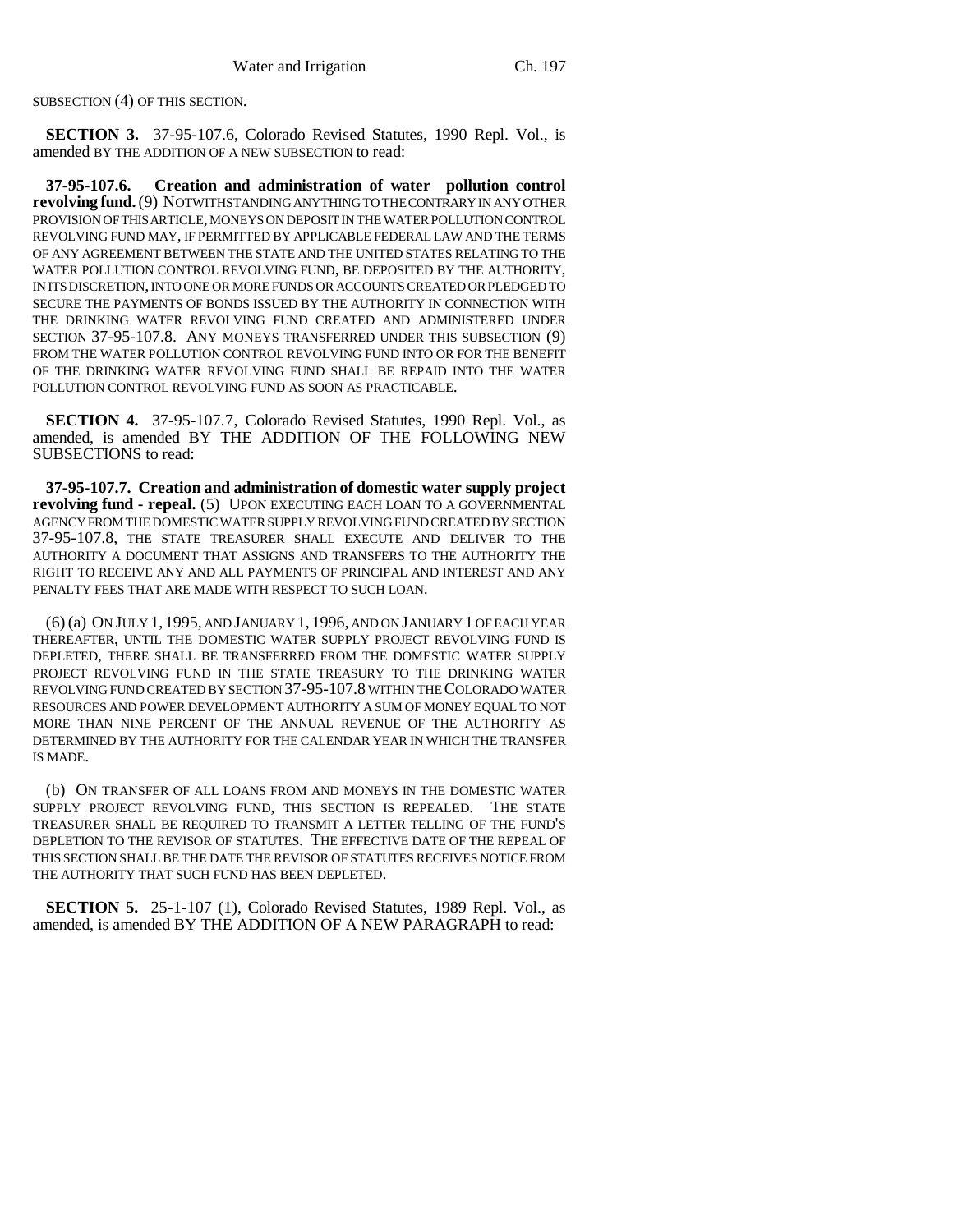**25-1-107. Powers and duties of the department - repeal.** (1) The department has, in addition to all other powers and duties imposed upon it by law, the following powers and duties:

(gg) TO COOPERATE WITH AND ASSIST THE COLORADO WATER RESOURCES AND POWER DEVELOPMENT AUTHORITY IN THE ADMINISTRATION OF THE DRINKING WATER REVOLVING FUND CREATED BY SECTION 37-95-107.8, C.R.S., INCLUDING ADOPTING RULES GOVERNING THE DRINKING WATER PROJECT ELIGIBILITY LIST PROVIDED BY SAID SECTION AND MODIFICATIONS TO THE ELIGIBILITY LIST FOR SUBMISSION TO THE GENERAL ASSEMBLY, AND TO TAKE ANY OTHER ACTIONS NECESSARY TO ASSIST THE AUTHORITY IN COMPLYING WITH THE REQUIREMENTS OF THE FEDERAL "SAFE DRINKING WATER ACT".

**SECTION 6. Transfer of moneys - 1995-96 fiscal year.** For the 1995-96 fiscal year, the state treasurer is hereby directed to transfer to the Drinking Water Revolving Fund the sum of one million six hundred fifteen thousand one hundred forty dollars (\$1,615,140) on July 1, 1995, and the sum of one million six hundred fifteen thousand one hundred forty dollars (\$1,615,140) on January 1, 1996, from the Domestic Water Supply Project Revolving Fund.

**SECTION 7. Appropriation.** (1) In addition to any other appropriation, there is hereby appropriated, from the Colorado water resources and power development authority, to the department of local affairs, for allocation to the division of local government, for the fiscal year beginning July 1, 1995, the sum of seventeen thousand eight hundred twenty-two dollars (\$17,822) and 0.5 FTE, or so much thereof as may be necessary, for the implementation of this act. Of this amount, fourteen thousand seven hundred ninety-two dollars (\$14,792) shall be appropriated as a cash fund exempt appropriation and three thousand thirty dollars (\$3,030) shall be appropriated as a cash fund appropriation. Such amount shall be from amounts received from the Colorado water resources and power development authority. The appropriation of moneys and FTE provided by this subsection (1) are conditioned upon the creation of a state revolving fund and the receipt of moneys from the United States environmental protection agency through the federal "Safe Drinking Water Act", 42 U.S.C. sec. 300f et seq., as amended or supplemented. Such appropriation of moneys and FTE shall not be made unless these conditions are met.

(2) In addition to any other appropriation, there is hereby appropriated, from the Colorado water resources and power development authority, to the department of public health and environment, for allocation to the division of administration, for the fiscal year beginning July 1, 1995, the sum of fifty-five thousand eight hundred five dollars (\$55,805), or so much thereof as may be necessary, for the implementation of this act. Of this amount, forty-six thousand three hundred eighteen dollars (\$46,318) shall be appropriated as a cash fund exempt appropriation and nine thousand four hundred eighty-seven dollars (\$9,487) shall be appropriated as a cash fund appropriation. Such amount shall be from amounts received from the Colorado water resources and power development authority if a state revolving fund is created and moneys are received from the United States environmental protection agency through the federal "Safe Drinking Water Act", 42 U.S.C. sec. 300f et seq., as amended or supplemented.